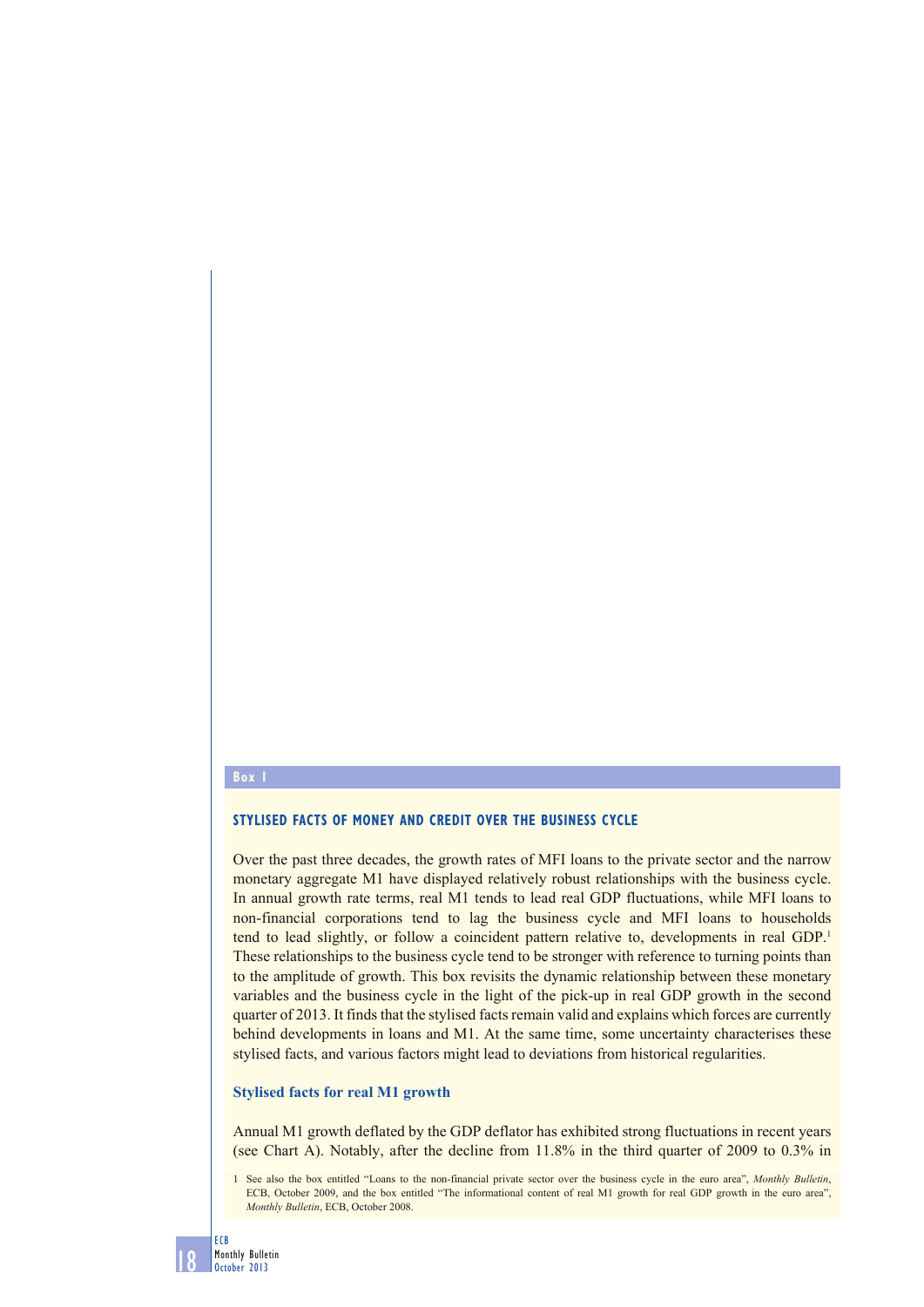### **ECONOMIC AND MONETARY DEVELOPMENTS**

Monetary and financial developments

the second quarter of 2011 it started a rebound towards the turn of the year 2011/12, climbing steadily thereafter. It stood at 6.9% in the second quarter of 2013. These developments are broadly in line with the observation that, on average, peaks and troughs in the annual growth rate of real M1 lead corresponding turning points in the annual growth of real GDP by three to four quarters. This relationship is explained mainly by M1 held by the non-financial private sector (see the table). As regards the most recent turning point, using this measure alone corrects for the rise in M1 holdings of large investment funds and other financial intermediaries between autumn 2011 and early 2012 that was driven by liquidity buffer considerations during periods of stress. If such factors are eliminated, the trough in the annual growth rate of real M1 held by the non-financial private sector occurs approximately one year ahead of the turn in the real economy, i.e. in line with historical regularities. In general, this reflects the fact



Sources: ECB, Eurostat, ECB estimates and Centre for Economic Policy Research (CEPR). Notes: The latest observation is for the second quarter of 2013.

Shaded areas delimit recessions according to the chronology of the CEPR Business Cycle Dating Committee for the euro area. Real series have been derived by deflating nominal series with the GDP deflator.

# **Stylised facts of narrow money and loans to the private sector in the euro area, 1990-2013**

| <b>Variable</b>                                      | <b>Average</b><br>annual growth<br>rate | <b>Standard</b><br>deviation<br>relative to real<br><b>GDP</b> | <b>Correlation with real GDP</b><br><b>Maximum</b><br>correlation<br>(percentages) | Lead/lag $(+/-)$<br>(quarters) | Lead/lag $(+/-)$<br>of turning point<br>relative to real<br><b>GDP</b> (quarters) |
|------------------------------------------------------|-----------------------------------------|----------------------------------------------------------------|------------------------------------------------------------------------------------|--------------------------------|-----------------------------------------------------------------------------------|
| Real GDP                                             | 1.6                                     | 1.9                                                            |                                                                                    |                                |                                                                                   |
| Real M1                                              | 4.8                                     | 1.9                                                            | 64                                                                                 | $+4$                           | $+4$                                                                              |
| Real M1 held by the non-financial                    |                                         |                                                                |                                                                                    |                                |                                                                                   |
| private sector <sup>1)</sup>                         | 4.6                                     | 1.8                                                            | 68                                                                                 | $+4$                           | $+4$                                                                              |
| Real M1 held by households <sup>1)</sup>             | 4.5                                     | 1.9                                                            | 57                                                                                 | $+4$                           | $+4$                                                                              |
| Real M1 held by non-financial                        |                                         |                                                                |                                                                                    |                                |                                                                                   |
| corporations <sup>1)</sup>                           | 5.1                                     | 2.2                                                            | 71                                                                                 | $+3$                           | $+3$                                                                              |
| Real M1 held by financial institutions <sup>1)</sup> | 9.8                                     | 5.2                                                            | 52                                                                                 | $+3$                           | $+3$                                                                              |
| Real private sector loans                            | 44                                      | 1.7                                                            | 61                                                                                 | $-2$                           | $-1$                                                                              |
| Real non-financial corporation loans                 | 4.0                                     | 2.3                                                            | 70                                                                                 | $-3$                           | $-3$                                                                              |
| Real non-financial corporation loans                 |                                         |                                                                |                                                                                    |                                |                                                                                   |
| with a maturity of up to one year                    | 1.9                                     | 3.5                                                            | 83                                                                                 | $-3$                           | $-2$                                                                              |
| Real non-financial corporation loans                 |                                         |                                                                |                                                                                    |                                |                                                                                   |
| with a maturity of over one year                     | 4.7                                     | 2.2                                                            | 51                                                                                 | $-3$                           | $-3$                                                                              |
| Real household loans                                 | 4.6                                     | 1.4                                                            | 62                                                                                 | $\Omega$                       | $+2$                                                                              |
| Real house purchase loans                            | 5.4                                     | 1.7                                                            | 74                                                                                 | $+1$                           | $+2$                                                                              |
| Real consumer credit loans                           | 2.6                                     | 1.9                                                            | 56                                                                                 | $\mathbf{0}$                   | $+4$                                                                              |
| Real other household loans                           | 1.3                                     | 1.4                                                            | 38                                                                                 | $\mathbf{0}$                   | $-1$                                                                              |
| Real financial institution loans                     | 6.0                                     | 6.1                                                            | 29                                                                                 | $-8$                           | $-5$                                                                              |

Sources: ECB, Eurostat, ECB estimates and ECB calculations.

1) Data are for the period from the first quarter of 1992 to the second quarter of 2013.

Notes: All series other than those covered by footnote 1 are for the period between the first quarter of 1990 and the second quarter of 2013.<br>Real series have been derived by deflating nominal series with the GDP deflator. growth rates.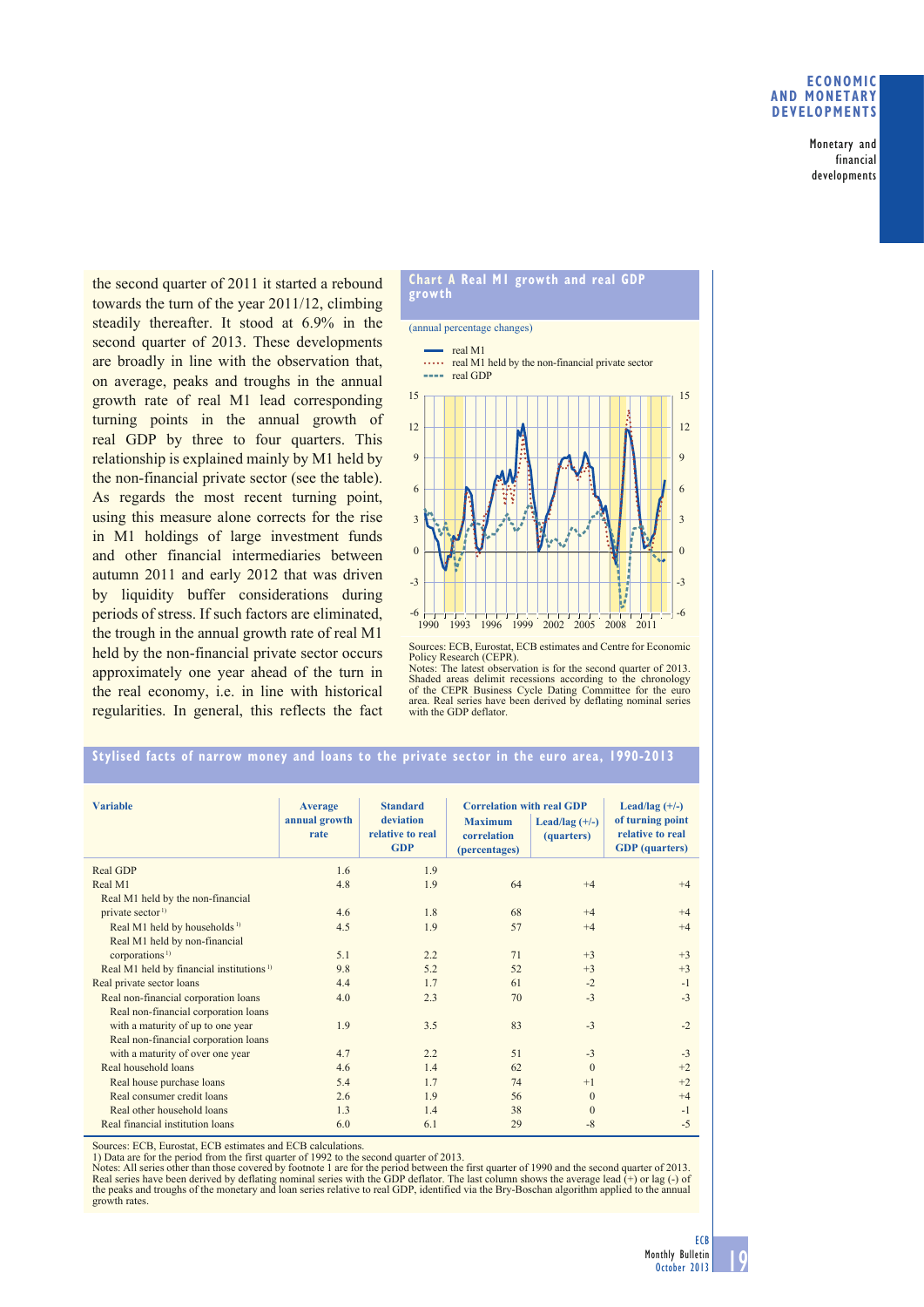that changes in money can lead to changes in private sector portfolios and in yields on financial and real assets, which in turn affect real spending decisions owing to the imperfect substitutability of different assets.

The close link between the turning points in real M1 growth and real GDP growth is also reflected in the dynamic correlation between the two variables (see Chart B). In addition, Chart B confirms that the leading indicator property of M1 is mainly due to the nonfinancial private sector, with both households and non-financial corporations contributing (see also the table).

### **Stylised facts for real private sector loans**

Marked cyclical fluctuations also characterise the annual growth rate of real loans to the private sector, although with differences across the main components. Indeed, the annual growth rate of real household loans, which tends to move broadly in line with the business cycle, stabilised in the second quarter of 2013, after falling between the first quarter of 2011 and the first quarter of 2013 (see Chart C). The strong relationship between household loan growth and the business cycle is largely due to loans for house purchase, which are the main component of household loans. Loans for house purchase exhibit a strong correlation with real GDP growth and lead the cycle slightly, by one quarter on average (see Chart D). By contrast, the annual growth rate of loans to non-financial corporations deflated by the GDP deflator, which tends to lag the business cycle by about one year, declined continuously between the last quarter of 2011 and the second quarter of 2013. The strong relationship between real GDP and real loans to non-financial corporations is due mainly to the short-term loan component, i.e. loans with a maturity of up to one year, although the longer-term component is also correlated with the cycle and displays a similar lag (see also the table).



Sources: ECB, Eurostat, ECB estimates and ECB calculations. Notes: Data are for the period between the first quarter of 1990 (except for the sectoral M1 components, which start in the first quarter of 1992) and the second quarter of 2013. Real series have been derived by deflating nominal series with the GDP deflator.

#### **Chart C Real household loan growth, real non-financial corporation loan growth and real GDP growth**

#### (annual percentage changes) <sup>-</sup> real loans to households  $\mathbf{r}$ real loans to non-financial corporations *<u><u>ALLA</u>*</u> real GDP 15 15 12 12  $\overline{q}$  $\overline{Q}$ 6 6 3 3  $\overline{0}$  $\overline{0}$ -3 -3 -6 -6 1990 1993 1996 1999 2002 2005 2008 2011

Shaded areas delimit recessions according to the chronology of the CEPR Business Cycle Dating Committee for the euro area. Real series have been derived by deflating nominal series with the GDP deflator.

20 ECB Monthly Bulletin October 2013

Sources: ECB, Eurostat and Centre for Economic Policy Research (CEPR). Notes: The latest observation is for the second quarter of 2013.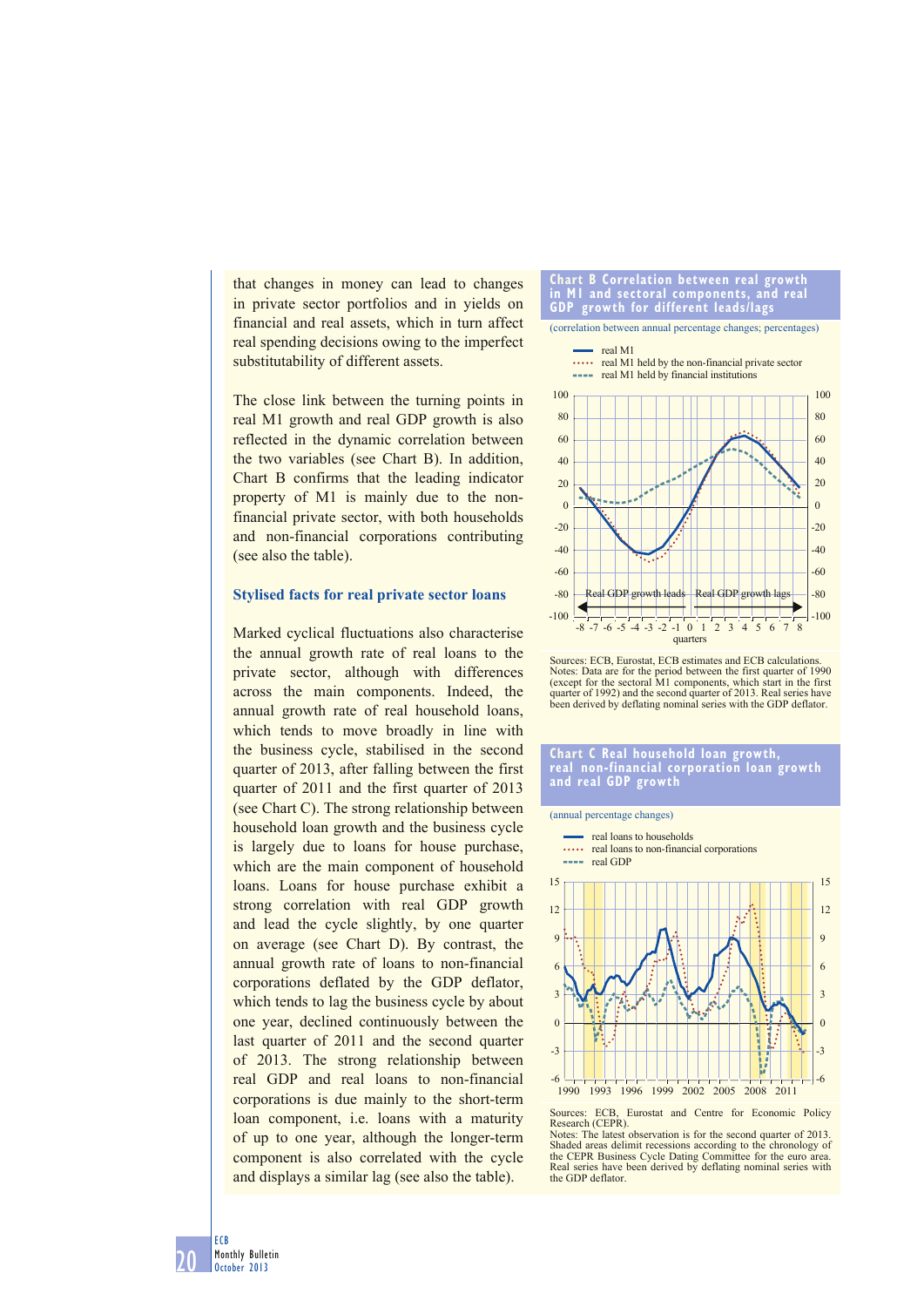## **ECONOMIC AND MONETARY DEVELOPMENTS**

Monetary and financial developments

**corporation loans, sub-components of the two series, and real GDP growth for different leads/lags** (correlation between annual percentage changes; percentages) -100  $-80$ -60  $-40$  $-20$  $\Omega$ 20 40 60 80 100  $-100$ -80 -60 -40 -20  $\overline{0}$ 20 40 60 80 100 Real GDP growth leads quarters Real GDP growth lags -8 -7 -6 -5 -4 -3 -2 -1 0 1 2 3 4 5 6 7 8 real loans to households real loans for house purchase real loans to non-financial corporations real short-term loans to non-financial corporations

**Chart D Correlation between real growth in household loans, real growth in non-financial** 



**Chart E Total financing of non-financial** 

**corporations and contributions**

### Sources: ECB, Eurostat and ECB calculations. Notes: Data are for the period between the first quarter of 1990 and the second quarter of 2013. Real series have been derived by deflating nominal series with the GDP deflator.

Sources: ECB and Eurostat. Note: Data are taken from the euro area accounts.

The lagging pattern of loans to non-financial corporations over the business cycle may have several explanations. For example, during recoveries firms can first finance investment expenditure using their internal funds – as cash flows improve during a recovery – and only later turn to external financing. In addition, especially larger firms may prefer to finance themselves by issuing corporate bonds when capital market conditions are favourable, rather than through increased bank borrowing, in part to limit their exposure to the banking sector. Such behaviour has recently been observed in some euro area countries, although the quantitative impact of this substitution on aggregate euro area loan demand has been modest (see Chart E). Moreover, on the supply side, during a recovery banks may prefer to increase their lending to households before they increase lending to firms, as household loans, notably those for house purchase, are better collateralised.

If historical regularities hold, and assuming that the annual growth rate of real GDP reached a trough in either the fourth quarter of 2012 or the first quarter of 2013, then the second quarter of 2013 may represent the start of a recovery in household loan growth, while non-financial corporation loan growth may continue to fall in the second half of the year and start to recover only in early 2014.

# **Conclusion**

The cyclical pattern of money and credit indicators provides useful insights for the assessment of the growth outlook for the euro area economy. Indeed, the leading indicator properties of real narrow money growth for turning points in real GDP growth are robust, which also holds true for the most recent recovery. Moreover, when assessing whether the banking sector is supporting the